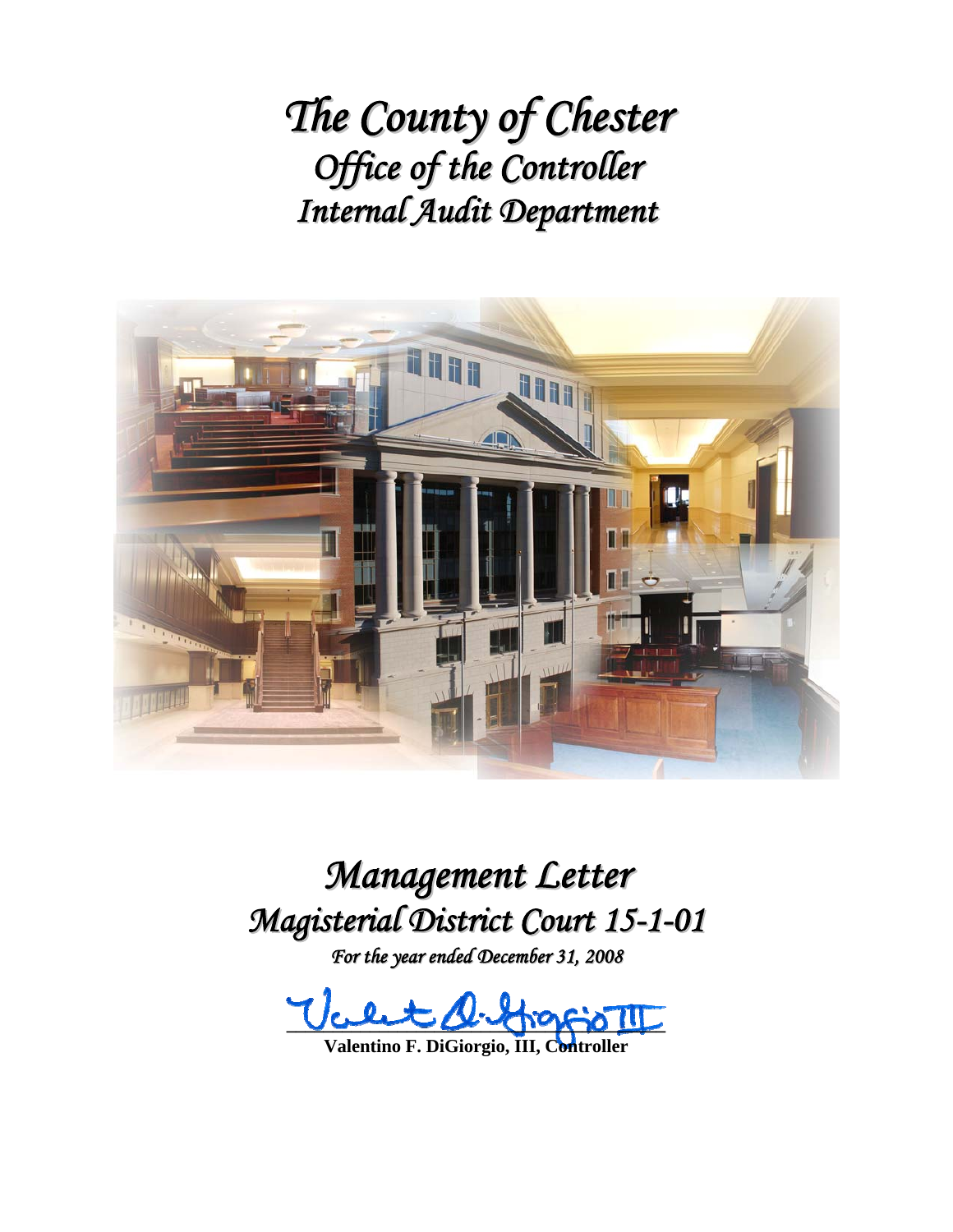## **To: Magisterial District Judge Mark Bruno**

### *Introduction*

On October 27, 2009, Internal Audit completed an audit of Magisterial District Court 15-1-01 (*District Court*). Gretchen W. Sohn, CIA, was the auditor-in-charge. Internal Audit is required by County Code to review district courts annually to ensure compliance with policies and procedures mandated by the Administrative Office of Pennsylvania Courts and/or District Justice Administration and to assess their overall internal control structure. The scope of our audit included a review of the following:

- Cash and Petty Cash
- Undisbursed Funds
- Cash Receipts
- Manual Receipts
- Cash Disbursements
- Voided Transactions
- Overall Compliance.

We conducted our audit in accordance with generally accepted auditing standards and standards applicable to financial audits contained in *Government Auditing Standards* published by the Comptroller of the United States. We have also issued our Independent Auditor's Report on Compliance and Internal Control over Financial Reporting concurrent with this Management Letter. Disclosures and other information in that Report (also date October 27, 2009) should be considered in conjunction with this Management Letter.

### *Executive Summary*

The management and staff of the *District Court* are, in all material respects, in compliance with policies and procedures set forth by the Administrative Office of Pennsylvania Courts and directives imposed by District Justice Administration. Minor findings involving compliance are included within this Management Letter. Based on Internal Audit's testing and observations, it is our opinion that these deficiencies are not the result of negligence or deliberate misconduct, but are instead the consequence of one or more of the following:

- Oversights
- Human error.

We would like to thank the management and staff of the *District Court* for their cooperation and assistance during the course of this audit. We have provided herein a copy of our "Audit Findings" and "Recommendations" for your review and comment.

Please feel free to contact our office at (610) 344-6797 should you have any questions or concerns.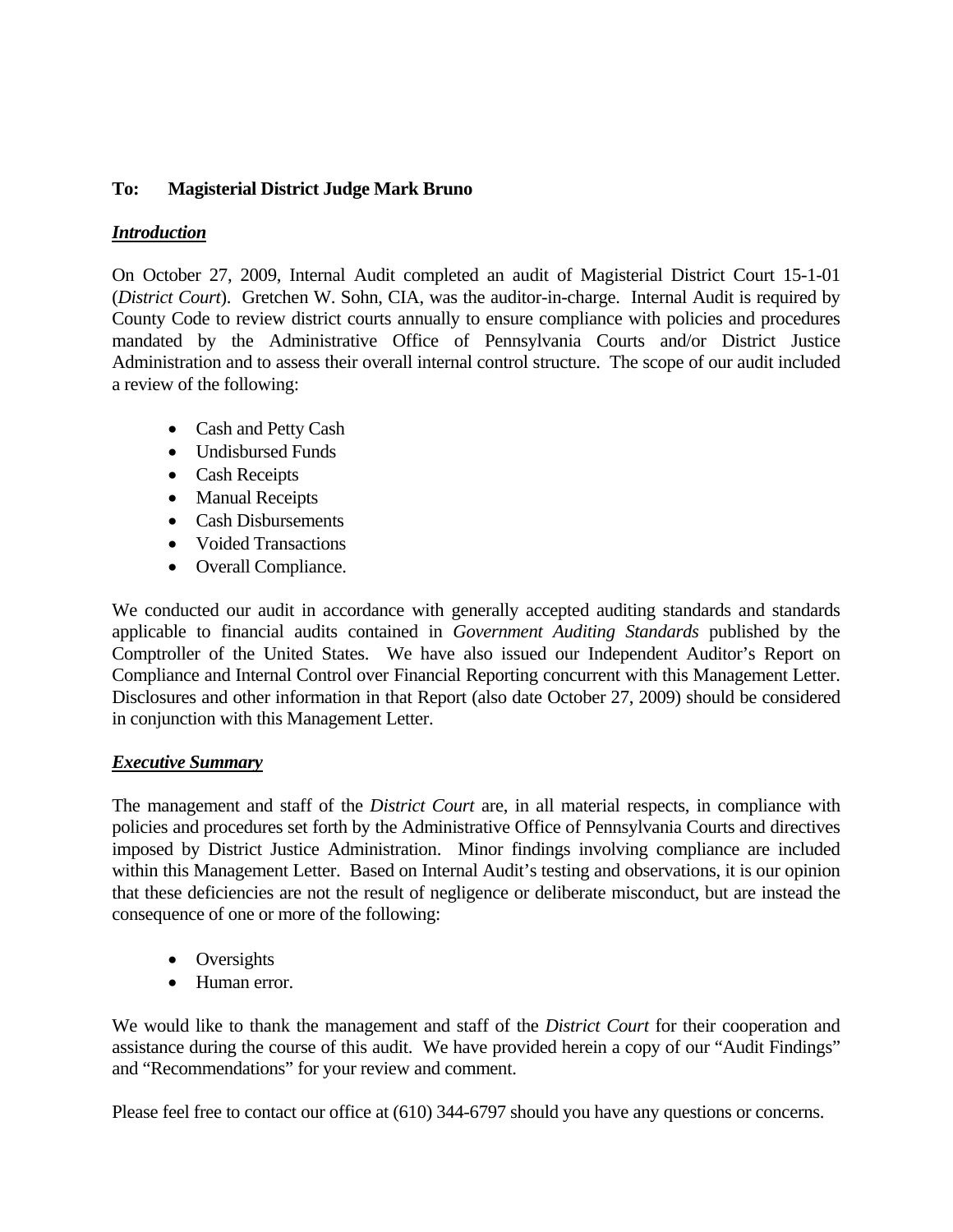## **MAGISTERIAL DISTRICT COURT 15-1-01**

## **FINDINGS AND RECOMMENDATIONS**

## **FOR THE YEAR ENDED DECEMBER 31, 2008**

### **I. COMPLIANCE WITH POLICIES AND PROCEDURES**

In order to test compliance with all applicable policies and procedures, Internal Audit selected a statistical sample of 30 case files out of a total population of 16,466 case files created in 2008. In addition, we performed other related tests of cash receipts, cash disbursements, manual receipts, undisbursed funds, and voided transactions. Sample size for the tested areas was determined through a risk assessment analysis based on the results of the *District Court's* prior year audit and current year caseload. We believe the results of our tests are representative of the entire population on the basis of accepted audit sampling principles.

### Finding 1: Stale-dated Checks

Internal Audit noted the following:

Stale-dated checks are not being voided/escheated in a timely manner.

### Recommendation

Internal Audit recommends that the *District Court* staff adhere to the stale-dated check procedures as outlined in the District Justice Automated Office Clerical Procedures Manual.

### *Auditee Response*

*District Court management concurs with the finding and recommendation.* 

### Finding 2: Undisbursed Funds

Internal Audit noted the following:

• In 2 instances, funds were not disbursed in a timely manner.

#### Recommendation

Internal Audit recommends that *District Court* management re-emphasize to the staff the importance of disbursing/applying funds as soon as allowable on cases which have been adjudicated and/or closed. To this end, the Undisbursed Funds Report should be reviewed/monitored on a monthly basis.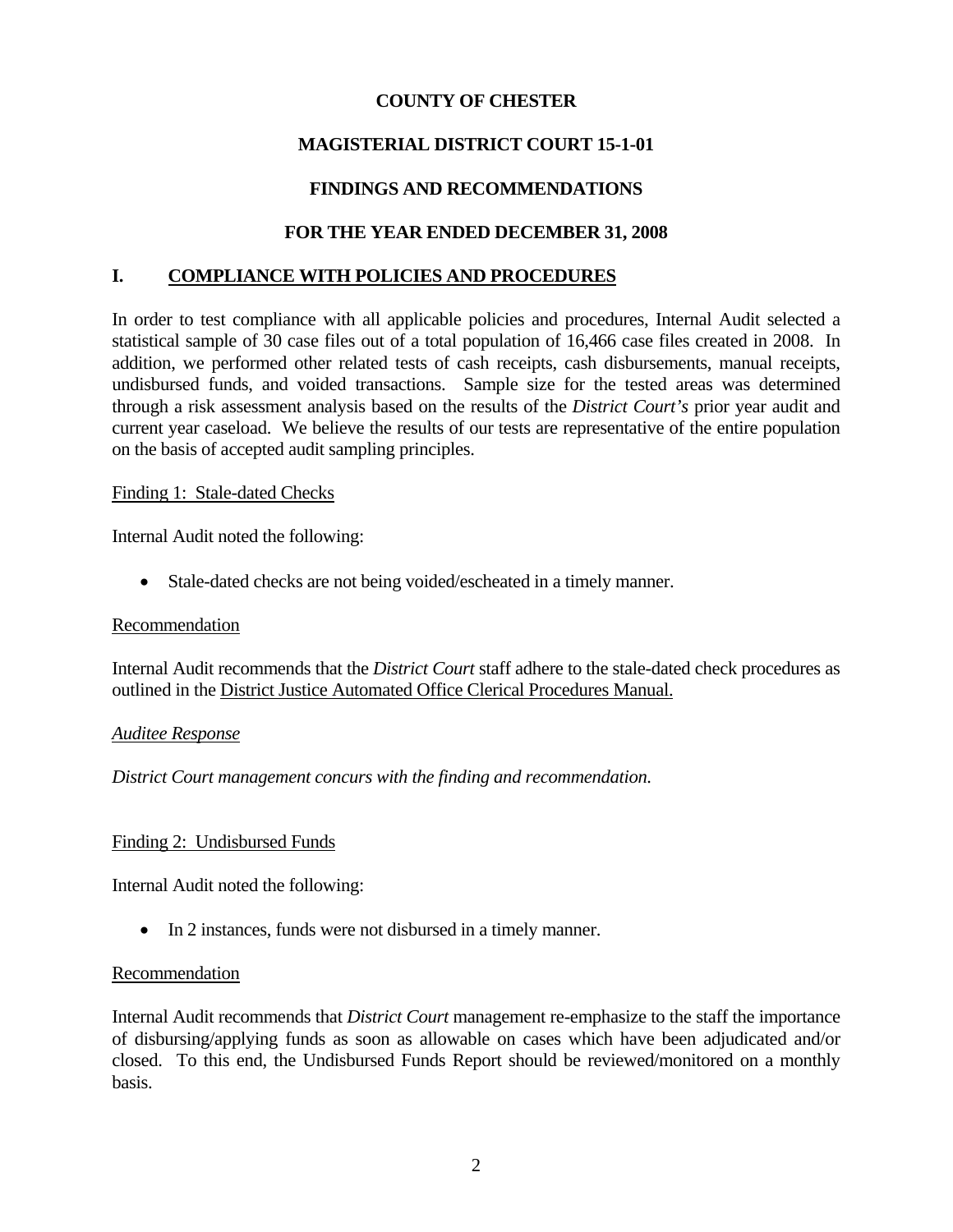## **MAGISTERIAL DISTRICT COURT 15-1-01**

## **FINDINGS AND RECOMMENDATIONS**

## **FOR THE YEAR ENDED DECEMBER 31, 2008**

### **I. COMPLIANCE WITH POLICIES AND PROCEDURES**

Finding 2: Undisbursed Funds (continued)

### *Auditee Response*

*District Court management concurs with the finding and recommendation.* 

### Finding 3: Voided Disbursements

Internal Audit noted the following:

 In 1 instance, a "due diligence" letter was not sent to the payee before voiding the check as stale.

### Recommendation

Per the PA Treasury Department, a "due diligence" letter should be sent to the check payee prior to voiding the check as stale.

### *Auditee Response*

*District Court management concurs with the finding and recommendation.* 

### Finding 4: Overall Compliance

Internal Audit noted the following:

• In 3 instances, the warrant on a case was not recalled/reissued within 60 days.

### Recommendation

Internal Audit recommends that *District Court* management reemphasize to the staff the importance of adhering to the collection procedures as outlined in the District Justice Automated Office Clerical Procedures Manual.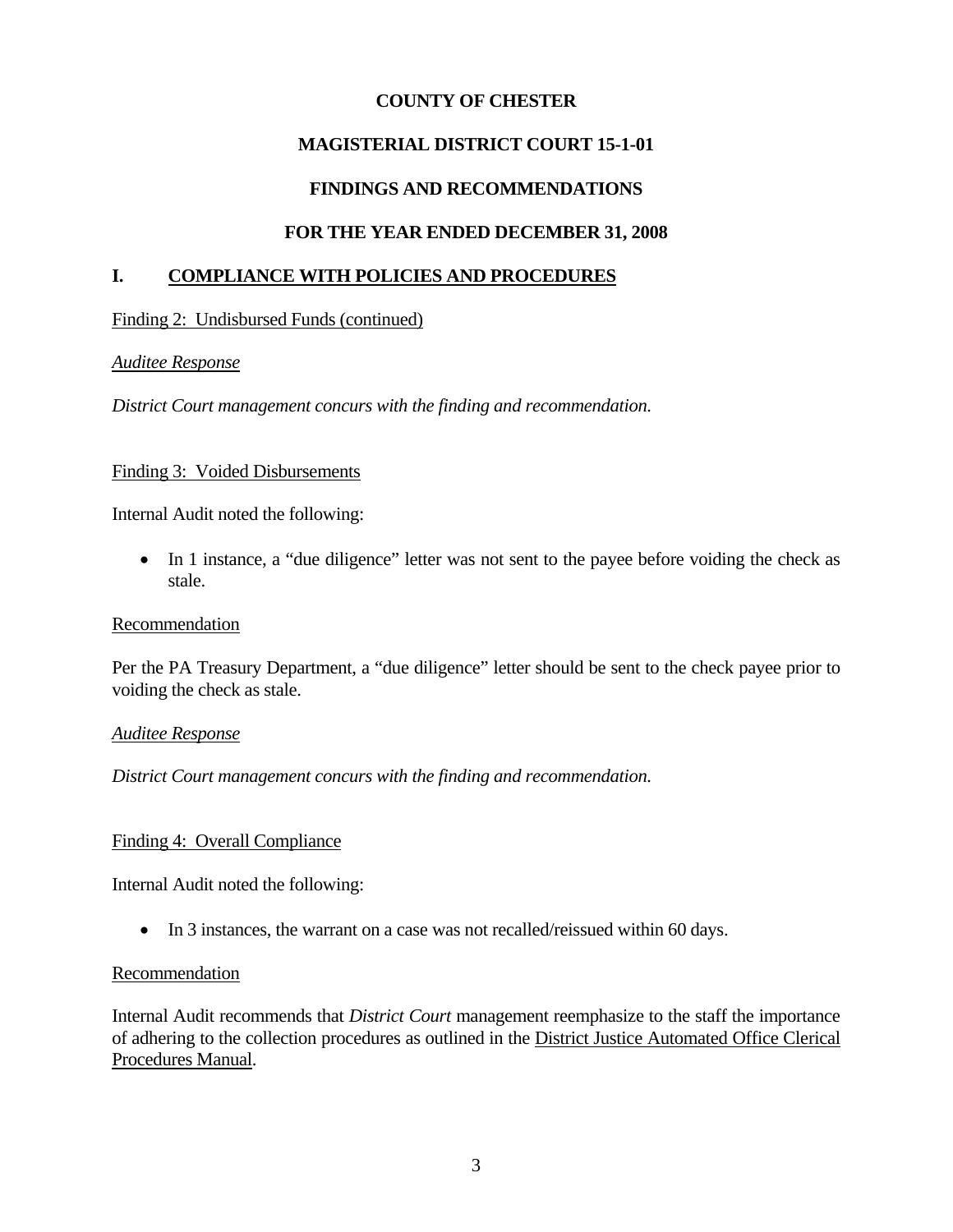# **MAGISTERIAL DISTRICT COURT 15-1-01**

# **FINDINGS AND RECOMMENDATIONS**

# **FOR THE YEAR ENDED DECEMBER 31, 2008**

## **I. COMPLIANCE WITH POLICIES AND PROCEDURES**

Finding 4: Overall Compliance (continued)

*Auditee Response*

*District Court management concurs with the finding and recommendation.*